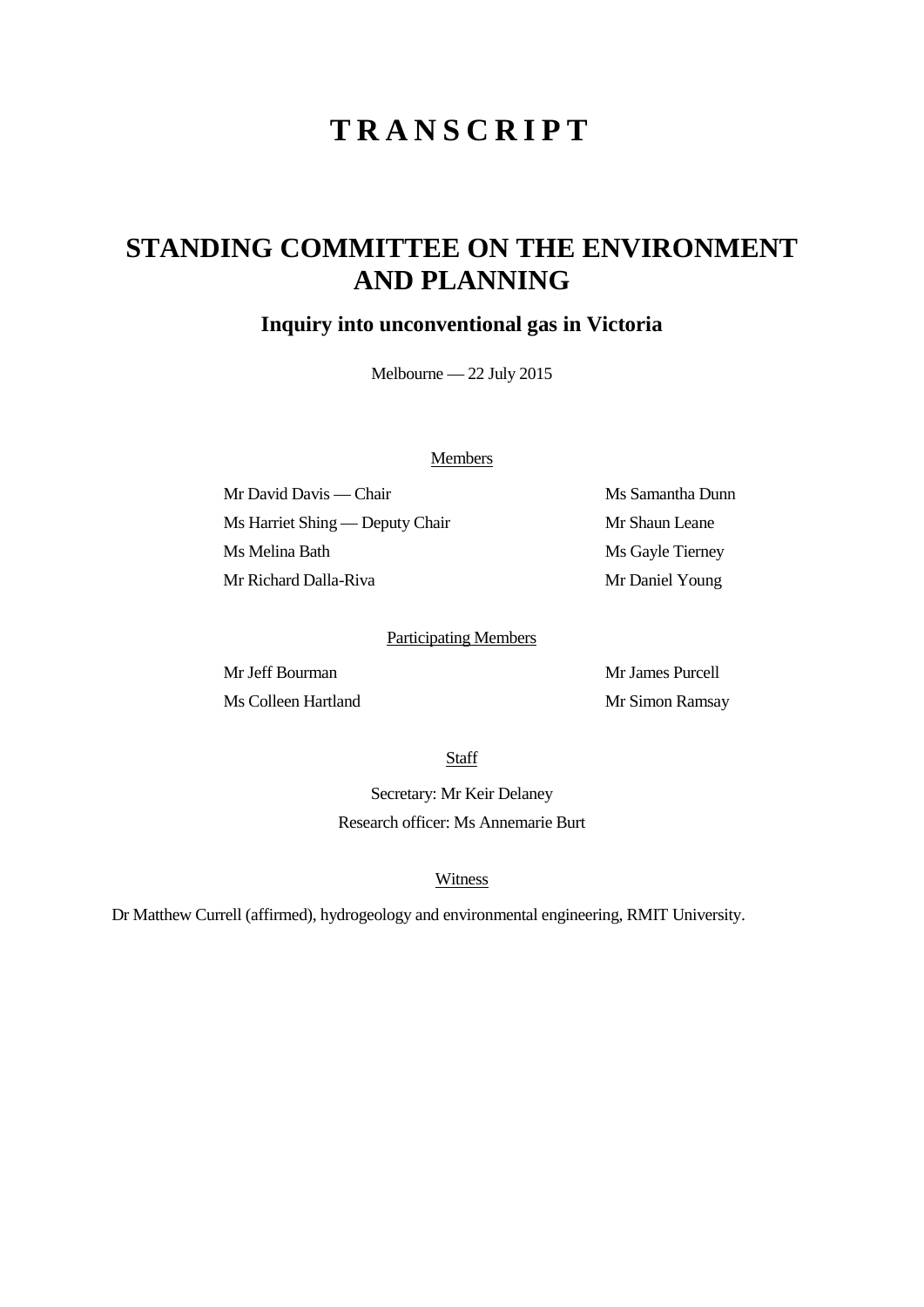**The CHAIR** — I welcome Dr Matthew Currell from RMIT University to the table. Matthew, if you could provide a short presentation, we will then ask questions.

#### **Visual presentation.**

**Dr CURRELL** — Firstly, by way of introduction I will say a little bit about my background. I am trained as a hydrogeologist. That is the study of groundwater systems. I have a PhD, which was awarded in 2010 from Monash University in this field, and for the past four or five years I have been lecturing at RMIT University in the School of Civil, Environmental and Chemical Engineering in the field of hydrogeology. I teach a number of courses in this field. I am also involved in some way in work that is being done currently within Victoria with DELWP, the department that gave a submission earlier, looking at characterising baseline conditions for groundwater in aquifers that may be future targets for onshore gas.

However, it should be clear that my submission that I have given to the committee and also any views that I express today are my own and are nothing to do with the department. They have commissioned me to do some work separately, but the findings of that work — —

**The CHAIR** — Is that in effect a declaration of a conflict of interest?

**Dr CURRELL** — Not so much.

**The CHAIR** — Quite appropriately; I am not giving that it is inappropriate.

**Dr CURRELL** — It is just that it should be noted that in relation to the work I have done for the department, it is at their discretion to release that work, rather than mine.

Basically, my perspective on unconventional gas is one of looking at the impacts, particularly on groundwater, as that is the field in which I have some expertise. I think it is probably a really good idea for this committee and also more generally the public debate at the moment to be looking carefully around the world at what is happening in terms of unconventional gas and what is happening in terms of the science that is looking at this issue of its impacts on groundwater.

I think the USA is probably the best place to be looking at the moment in terms of working out what these impacts are and how extensive they might be and providing some kind of test case or context for Victoria. In the US, just for the committee and for the audience, there has been quite a rapid growth in the unconventional gas industry in the US in the past 10 years or so.

#### **The CHAIR** — Absolutely.

**Dr CURRELL** — Between about 20 and 30 per cent of all gas in the US comes from unconventional sources, and the recent report that was put out by the US EPA — it was just last month, which is this report here — was commissioned by the government. It is a five-year study to look at the impacts of unconventional gas on drinking water in the US. In their most recent estimate they think that there are about 10 million Americans who live within a kilometre of a shale gas well in the US now.

**The CHAIR** — Ten million?

**Dr CURRELL** — Ten million, yes. There are certainly well in excess of 100 000 shale gas wells around the country, so that is a really good place for everyone to have a look at what are the impacts of shale gas on water resources, particularly drinking water aquifers.

In Australia the industry is smaller. As we have heard from the previous presenters, in Queensland — that is the area where coal seam gas is most developed around the country — there are about 7000 active CSG wells in Queensland at the moment and a much smaller number in New South Wales. Again, just for context, that is quite a small number compared to what we see in the US at the moment in terms of shale gas.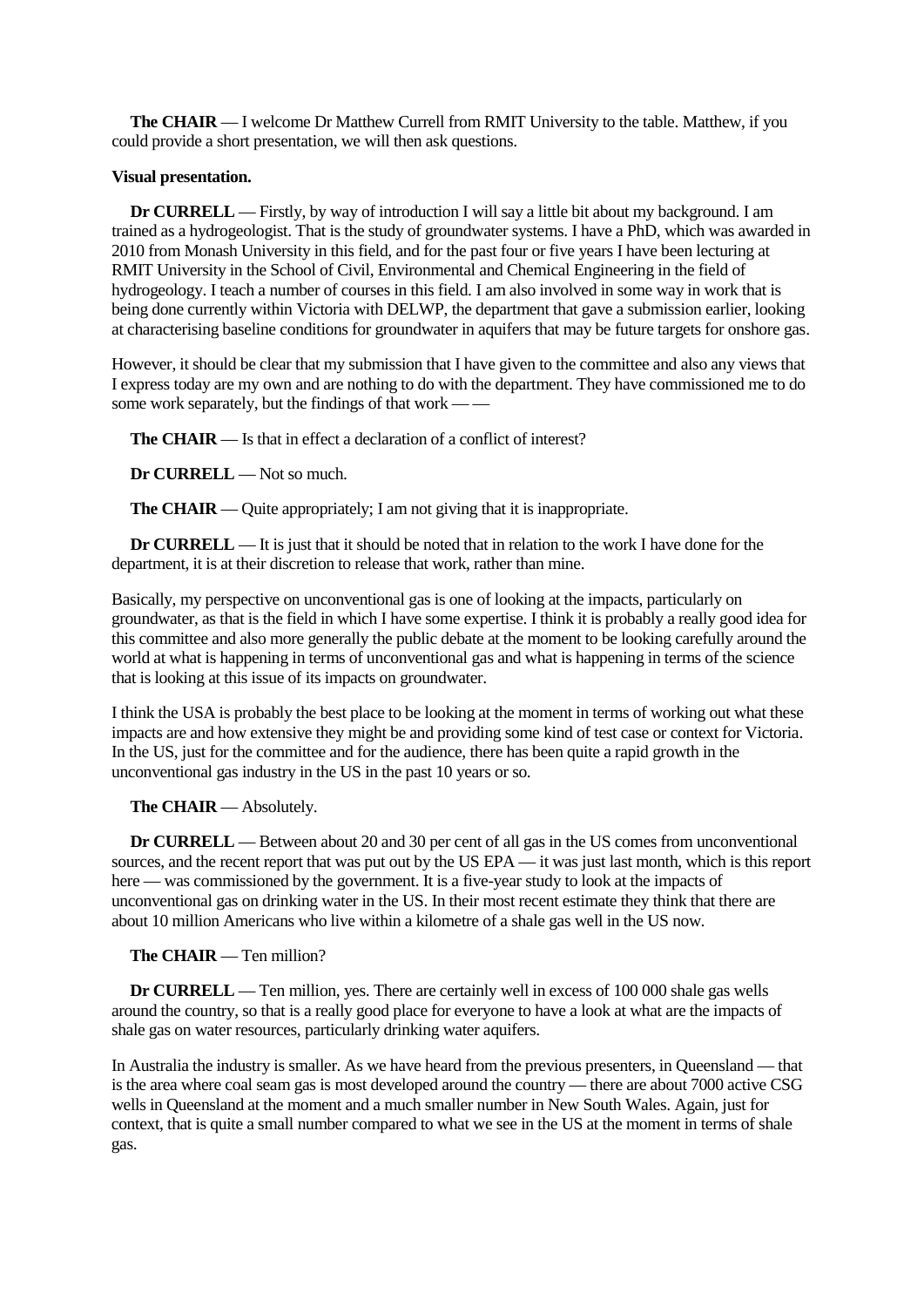In terms of the risks to water and environment from unconventional gas, this is something I have reviewed quite extensively and detailed in my submission to the committee. But I can really break it down to three major risks. The first one is the risk of increasing the release of methane into overlying aquifers or even the overlying atmosphere above an unconventional gas deposit. In the literature that is always called 'fugitive methane', and it just means methane that is trapped underground either by rock or under pressure of water, becomes mobile and can travel upwards into other aquifers and start affecting people's bores. People who have their existing bores within those aquifers will start to get more methane coming out of their wells. That can produce problems. Obviously, there is also an issue if that methane makes it to the surface, as it is a very potent greenhouse gas.

The second impact is risk of contamination of groundwater or surface water, equally, due to spills or releases of wastewater that are associated with unconventional gas. All forms of unconventional gas, be it coal seam gas, shale gas or tight gas, produce wastewater. In the case of coal seam gas the wastewater needs to be produced. They call it production water or produced water. That is water that needs to be removed from within the coal seam in order to depressurise that seam and allow the gas to flow to the surface. All coal seam gas wells produce quite high volumes of produced water.

For shale gas and tight gas the wastewater is predominantly the water that is used in the fracking process. When an aquifer or a formation is fracked water needs to be sent down wells under pressure, and then, as we heard earlier from Professor Cook, a lot of that water comes back up to the surface and needs to be treated at the wellhead. I think this is potentially, and the US EPA report probably agrees with this, the biggest, at present, current risk associated with unconventional gas — how that water is managed, how it is handled on site, where it goes, whether it is treated and the waste associated with that treatment. This is a significant issue, and, as I have pointed out in my submission, the EPA report from the US does indicate that somewhere between about 1 and 10 per cent of all shale gas wells, based on the stats that they have, have been the site of at least one sort of spill of this wastewater. There definitely are impacts from this which have happened, so upscaling with the number of wells that we have in the US we are probably talking about hundreds to thousands of pollution incidents at the surface from the management of this wastewater.

It is also true that it is an issue in Queensland and New South Wales associated with CSG. In a lot of the early coal seam gas developments that occurred up there this wastewater was treated as something that you just stored on site in an open dam, and there were cases where this water has then spilled or leaked into groundwater or surface water streams and created a pollution incident. This is the big issue.

People have been using the word 'risk' a lot in these hearings today. They are not just risks, they are impacts, and I would encourage you all to have a look at the EPA report. All of these things have happened, they have been demonstrated and there is scientific evidence showing that these things have occurred in areas of shale gas. Where the EPA's report is also very valuable is in providing the context. Are these sorts of incidents things that happen at every shale gas well? No, absolutely not, but you should be aware that if you are going to have a lot of shale gas wells in an area, it is almost impossible to say that there will not be an impact because there will always be a percentage of wells where something goes wrong and you get either a spill of wastewater or some kind of well that does not function properly and creates a fugitive methane problem.

The third risk — and this was discussed earlier, I think, by the VFF — is this issue of potentially increasing the connection between aquifers. That could cause increased cross-flow of water, including, in some cases, contaminants between aquifers, so obviously the concern is that by increasing cross-contamination or cross-flow between aquifers existing water users may be impacted by contaminants by that mechanism. In the EPA's work and also in the rest of the international literature, this mechanism, where you actually get water in large amounts crossing between different aquifers, there is not much evidence that it has actually happened in areas of unconventional gas to a great degree. That may be because groundwater systems typically respond pretty slowly and groundwater flow rates even at the best of times under natural conditions are quite slow, so it may be that there are going to be some delayed-onset impacts that we are yet to see.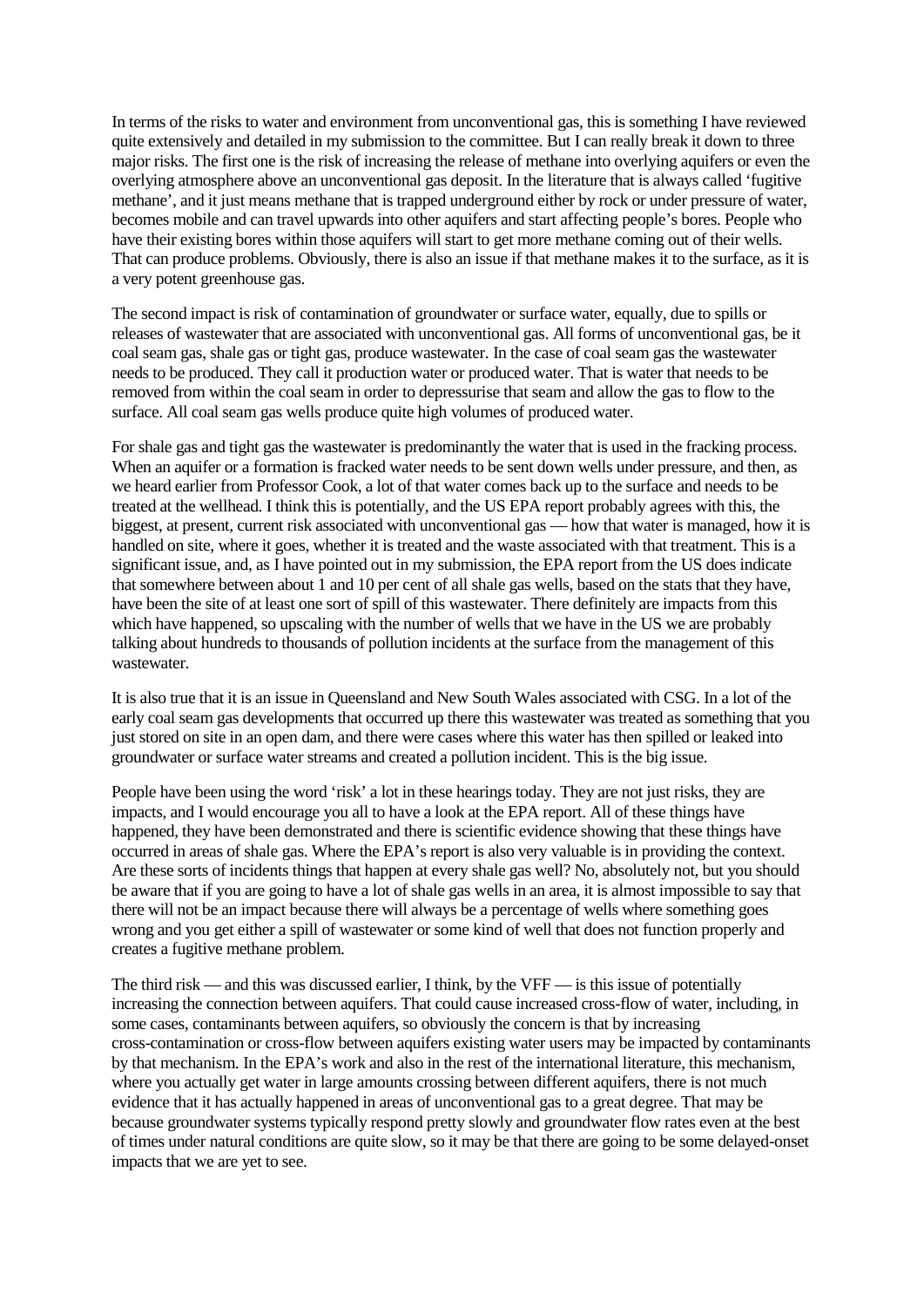It may also be, though, that some of the modelling associated with shale gas indicates that you need special geological circumstances to really have a lot of cross-flow starting to happen in these aquifers, and you are not always going to have those situations, so understanding the geology of an area is pretty important for working out whether this, in the long term, is going to be a risk.

This next slide is another visual representation of what happens underground when we have unconventional gas here. A point that probably has not quite been given air today in the hearing is the nature of drilling for unconventional gas. It is not just your standard vertical drilling; it is also directional, horizontal drilling, so this is what a horizontal drill pad might look like under the surface there. So you can see that if a shale formation is in close proximity to a drinking water aquifer and there are less low-permeability formations in between the gas reservoir and the drinking water aquifer, you obviously increase the risk of things like fugitive methane and connectivity between the aquifers. I think I have covered, in what I have said now, these major impacts that can occur from unconventional gas on groundwater.

I think a lesson to be learned from the US is that shale gas development probably did move a little bit quicker than the science. Clearly there was a lot of drilling of wells happening in the US well before there was science to work out what the impacts are and how widespread they are, and there was a long period of catch-up. People started noticing impacts probably pre-2010; there were some high-profile films that came out and a lot of community concern about impacts, and clearly there was not a lot of science done at that time to inform what was going on. That provides us with a pretty good opportunity in Victoria, because we have taken a relatively conservative approach so far and we can look at science that has come from the US and other places around the world and make good decisions.

This is another interesting study that I would encourage the committee to have a bit of a look at. Among some of the figures produced in this study, they flag a particular issue — that is, the issue of well integrity and how important it is to have a very, very good inventory of all types of wells that are anywhere near an unconventional gas operation, because predominately in the cases where we have leakage of methane, it is a problem associated with abandoned wells or poorly constructed wells that act as conduits. In this paper by Jackson and colleagues, they indicate that there is a quite a high percentage of wells out there that just sort of get abandoned, particularly in areas of intensive oil, gas or even water boring, so unless you have a really good handle on every one of these wells, they potentially are a risk of creating that conduit for fugitive methane for quite a long time to come.

I have said in my submission that a critical issue is whether, in an area where you potentially have hundreds or thousands of wells, you can keep tabs on every one of those wells for a long enough period and make sure that they are sealed and the integrity is good to prevent future problems with fugitive methane cross-contaminating aquifers.

Here are just some of the very high profile studies coming out of the US which have documented methane contaminating drinking water. As I just mentioned, in most cases these studies have shown that really it is a case of badly cemented wells or old wells that people did not keep track of that have then acted as conduits for methane, and it has meant that people living close to shale gas operations have suddenly got increases in methane in their water.

These are another couple of papers here which are important studies looking at those surface contamination impacts. As I mentioned, I think this is a very big issue that often gets overlooked. It is just a simple case that shale gas wells — all unconventional gas wells — produce pollution, wastewater, and because of that, particularly in an area where you might have lots of wells, there are incidents that occur with that wastewater, and so that is the most direct and simple and probably most common form of contamination that affects groundwater and surface water in areas of unconventional gas.

That is all I have. I am happy to take questions.

**The CHAIR** — Thank you, Matthew. I think that was most enlightening and helpful, and I am sure the secretariat will want to be talking to you through some of this process as we go forward. I have a couple of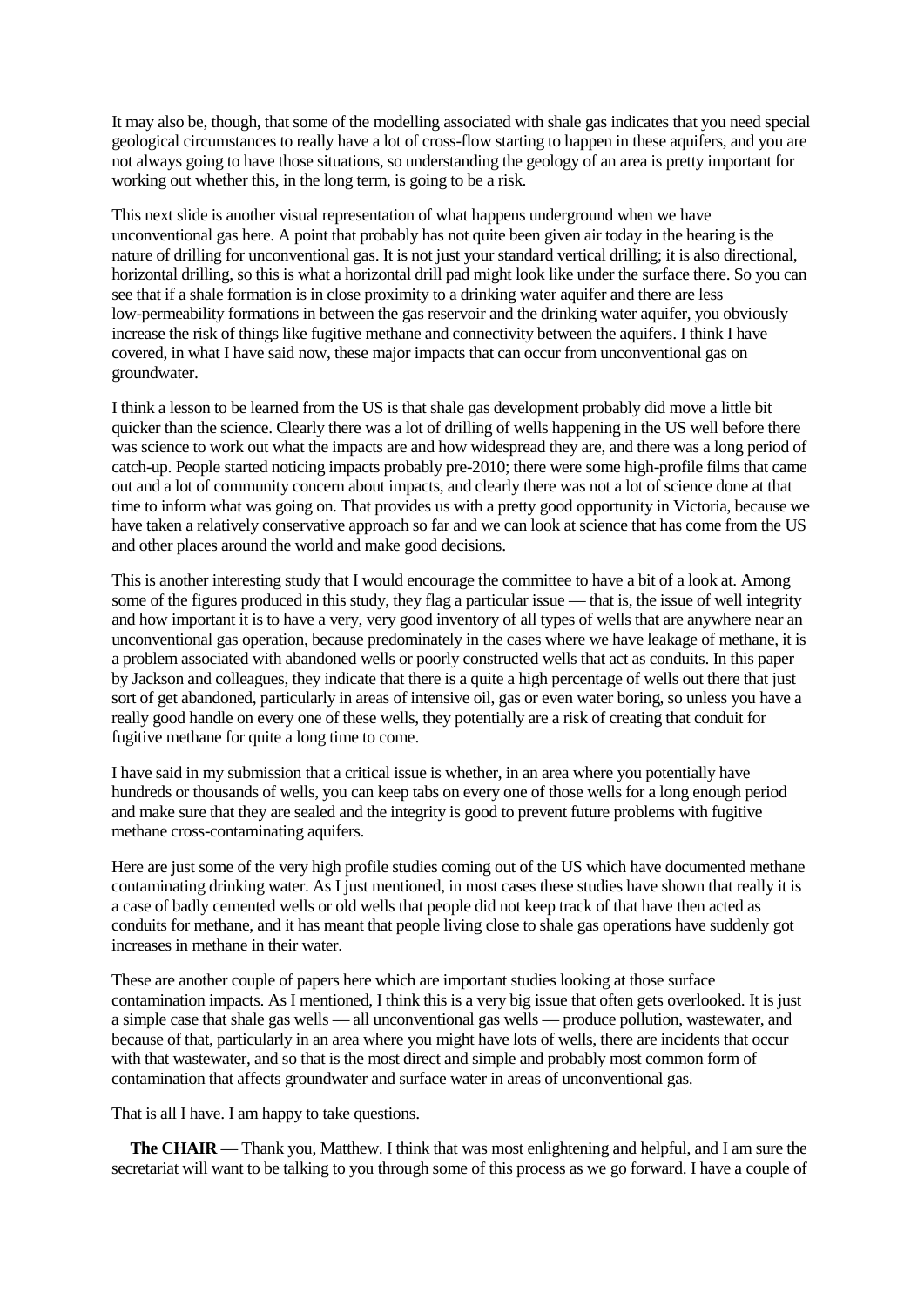questions. You mentioned three areas of particular concern: fugitive methane; spills and wastewater; and cross-contamination between aquifers. In terms of cross-contamination you said, I think, in effect, that there is no evidence of that at this point. There may or may not be in the future, but certainly in Australia there is no evidence of that particularly occurring to date.

**Dr CURRELL** — To my knowledge that is, yes.

**The CHAIR** — Secondly, in terms of fugitive methane, again you were not pointing to a particular problem in Australia at this point, but you were pointing more to the United States, where this is a greater problem. Then thirdly, on spills and wastewater of various types, you were indicating — and I am paraphrasing here — that there have been such spills in New South Wales and Queensland and that some of this can perhaps be attributed to the early phase in both of those states, but I would be interested in, in a second, your view on the regulatory regime that is in place now in those states with respect to spills and contamination, whether that is a good regime, an adequate regime, or whether there are things if we were to be supportive in some way of this area that we would be willing to look at there.

**Dr CURRELL** — I think that the most important piece of work that has been done on this is the report prepared for the New South Wales chief scientist and engineer here, that was Professor Stuart Khan, which documented a number of spill incidents that happened in New South Wales. I think that, yes, there have been changes to the way coal seam gas wastewater is regulated in these areas in response to these sorts of contamination incidents

#### **The CHAIR** — Learnings.

**Dr CURRELL** — Perhaps some learnings, yes. I am still not sure that things are ideal. I think that this wastewater is something that people just sort of tend to think that there is going to be a nice silver bullet. 'We'll build a treatment plant. We'll treat the water. We'll sell it to people. It's not going to be a problem'. My issue is that the full life-cycle is not considered when gas projects are approved, so in many cases coal seam gas wells start producing this wastewater and then after the fact there is a period where the company then has to work out what to do with this water and things are not fully spelled out from the very beginning as to where all that water is going to go. It has to go somewhere. If it is a large volume and it is poor quality water, that is a significant issue, and there have been incidents in New South Wales where recently a gas company tried to shop this wastewater around, find a utility willing to take it and treat it and had real trouble actually getting a solution to what to do with this waste.

**The CHAIR** — Perhaps in that context — not necessarily now — any further light you could shed on best practice regulation there, whether it be in the States or New South Wales or Queensland, we would certainly be interested to see.

**Dr CURRELL** — Sure. One really important point on that would be the importance of our Environment Protection Authority, the EPA, which regulates waste and pollution incidents. Recently in New South Wales there has been some progress made based on really close cooperation between the New South Wales EPA and the Office of Water, and the Department of Primary Industries. There has been a lot of work together by those agencies to tackle this issue.

**The CHAIR** — Finally, you talked about unconventional — with fracking and hydraulic fluids and so forth — would you be interested to make some comment on onshore gas that does not involve material going down, but involves lifting conventional gases that were from onshore.

**Dr CURRELL** — Yes. I believe there are some somewhat conventional reserves of gas in the Otways that have been extracted from previously around Port Campbell, the gas field down there. I am not sure that there is much else in the way of conventional gas reserves in Victoria. Coal seam gas is, as I said, a type of gas extraction that does not always involve hydraulic fracturing — —

**The CHAIR** — That was my next point. I am starting at one end of the equation, and my next point was to move to seam gas that does not require treatment, if I can pick a phrase.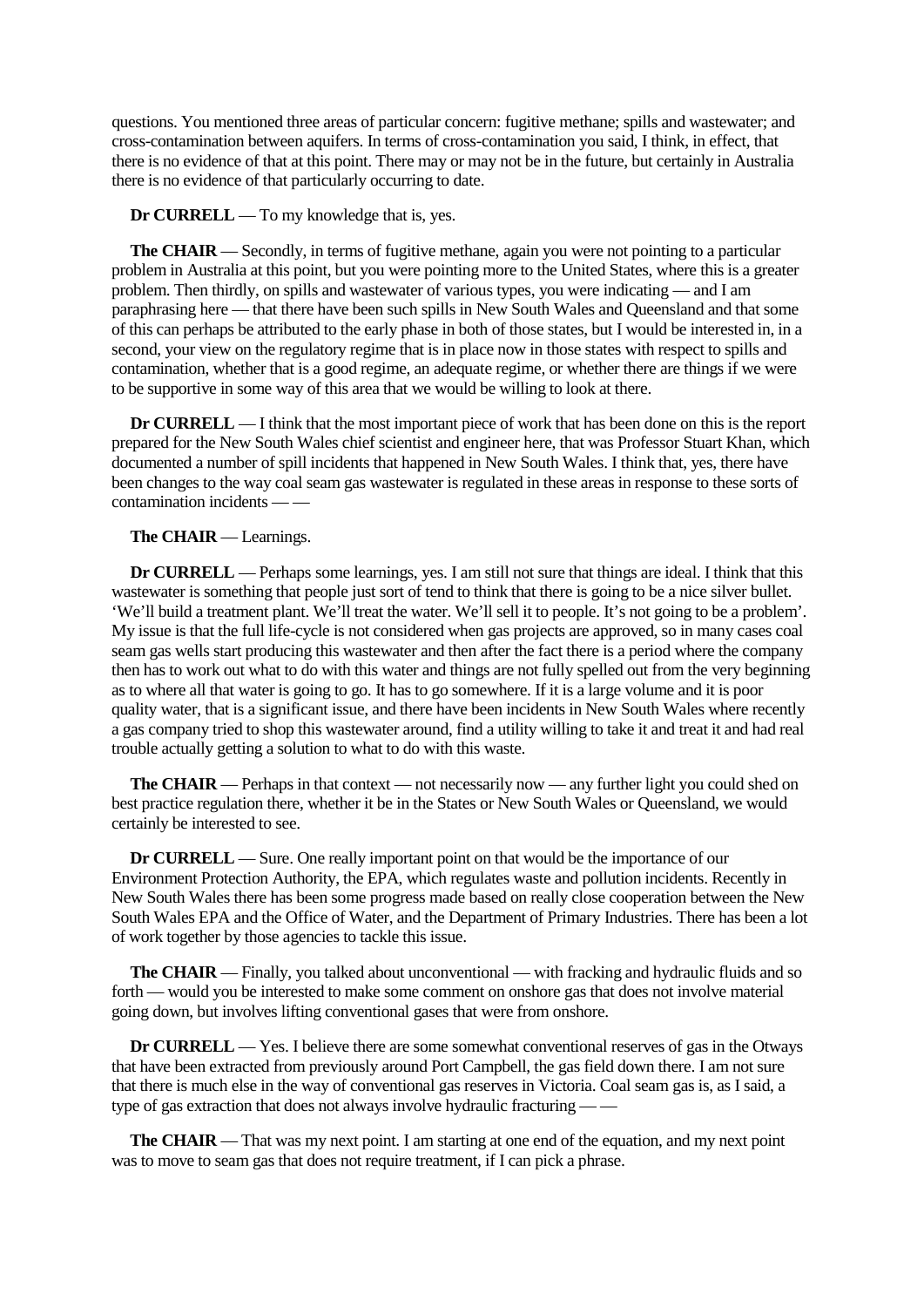**Dr <b>CURRELL** — When you are taking water out of a coal seam to depressurise it and get gas flow, basically what you are doing is just taking that formation water straight off the well to the surface and you have to take enough of that water out until the gas starts flowing from the well. The problem with that is that water that is naturally occurring in coal seams is usually pretty awful quality stuff. It is salty, and it is containing all sorts of heavy metals, potentially radionuclides. The water that sits for thousands of years in contact with coal generally is pretty poor quality water, and so that is the type of water that is brought to the surface in coal seam gas operations.

**The CHAIR** — It would depend on the specifics.

**Dr CURRELL** — It would, yes, but typically water from a coal seam is not fit to just go straight onto a farm or to be used, so that is what creates a lot of the issue — I think in the northern states — with what to do with that water.

**Ms SHING** — Thank you very much, Matthew. That has been really informative, particularly in relation to the drilling down, I suppose — to excuse the pun — into the very granular level of information and technical detail that is needed for the purpose of satisfying these terms of reference.

I would like to ask about your views on the declaration of a number of specific areas and sensitive areas within New South Wales, which has occasioned a buyback by the government following the consequences that occurred after the initial granting of licences whereby the Gloucester coal seam operation ended up selling licenses back again.

In terms of what might be determined to be a sensitive area, I would be interested in a hydrogeological take on that as far as what the risks might be, how they might be identified and how best to prevent any sort of contamination in those circumstances. The reason that I am asking this is because I, along with another member of this committee, Melina, am situated in Gippsland and we have some very high stakes at play here in the context of our local environments as well — so just understanding what a sensitive area might mean from a hydrogeological perspective and how best to manage that and manage foreseeable risk.

#### **Overheads shown.**

**Dr CURRELL** — Yes. So hydrogeologically, a sensitive area would be one where there are existing high-quality groundwater resources and particularly areas where those groundwater resources are depended on by other people. When I showed that little graphic of a layer cake of the earth, if you had a very valuable water resource in close proximity to a shale formation that a gas company wanted to explore for, I would flag that as a high-risk activity. Clearly the protocols around assessing risk and the assessment of whether that is a good activity to do are probably much more serious. So yes, in relation to areas of Gippsland where there are high-quality water bodies which directly overlie target rocks for gas, that is a decision that needs to weigh heavily, because, yes, the risk to the hydrogeological system is greater with greater proximity to the gas deposit.

**Ms SHING** — I understand that topography is of itself very unique and it needs to be assessed on a case-by-case basis, but do you have any views on proximity to aquifers or to useful water quantities in the context of distance from wells and whether there is a rule of thumb based on international or domestic experience?

**Dr CURRELL** — There is some guidance from the US on this. In terms of the depths at which you can have a gas reserve and exploit that gas reserve within proximity to a drinking water aquifer, some states actually mandate that there needs to be separation distance of a certain number of hundred metres. It probably varies state by state. There is no national regulation in the US for that, but some states deem that it is worth having a buffer distance if there is a drinking water aquifer, for example.

**Ms SHING** — If you do have any further information on that particular issue, and we are not holding you to that, but that sort of context would be useful, particularly in what we are looking at as far as certain parts of Victoria are concerned. Thank you very much.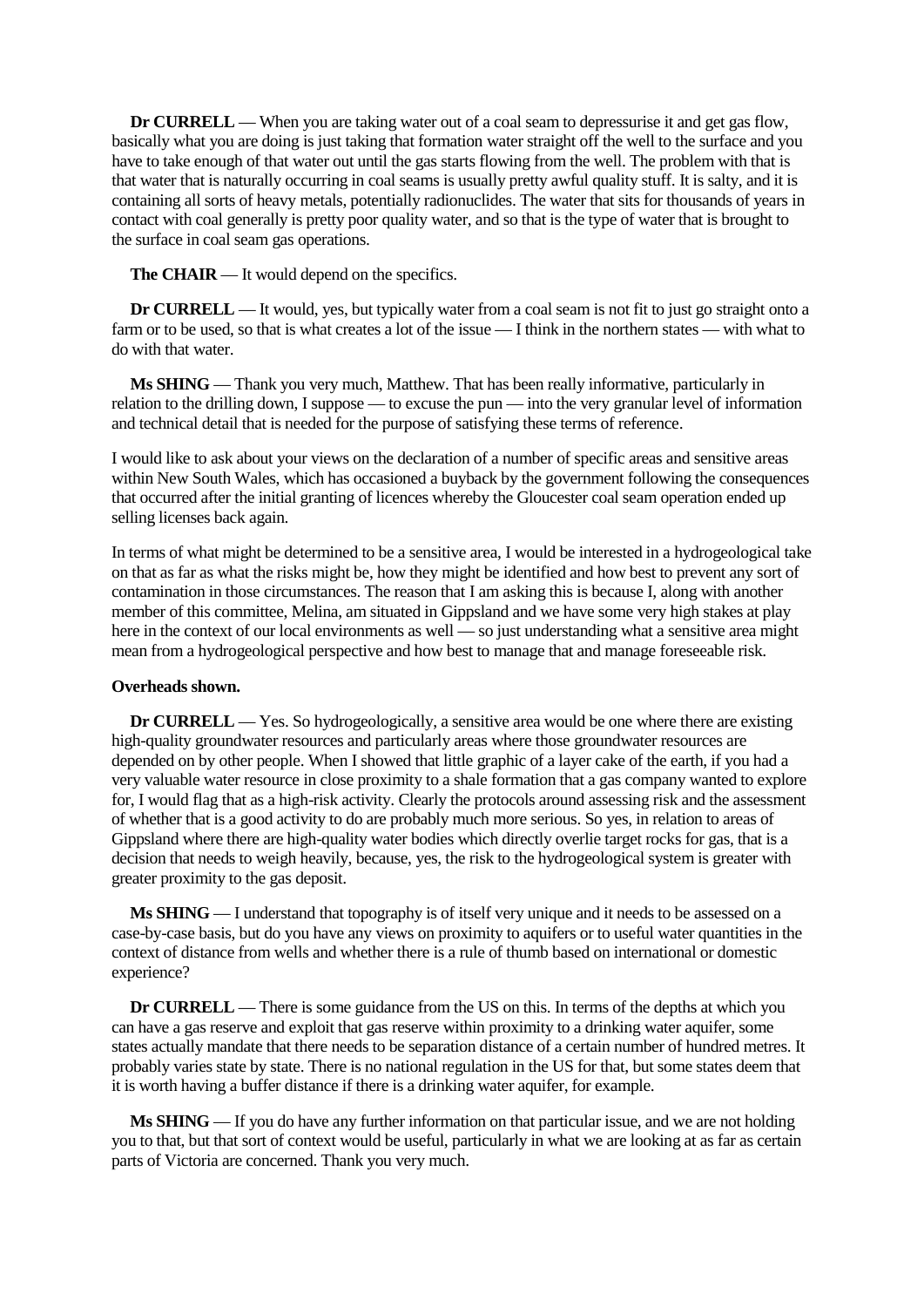**Dr CURRELL** — Sure.

**Mr DALLA-RIVA** — I was actually fortunate enough to be in the US when New York State banned fracking. There was much widespread support for that. You mentioned about the fact that flowback can occur even if you do not frack. Is that right? Is that part of the process? You need to frack to get the flowback?

**Dr CURRELL** — Yes, flowback is definitely associated with fracking. That is when you put stuff down a well and then that is recovered back to the surface.

**Mr DALLA-RIVA** — The other one then — produced water — is that the same?

**Dr CURRELL** — That is different. As I was just explaining with coal seam gas, produced water is something that you need to remove from the formation -

**Mr DALLA-RIVA** — To allow the cap to come off.

**Dr CURRELL** — To allow the gas to come on.

**Mr DALLA-RIVA** — That is the water that you are saying has all the heavy metals?

**Dr CURRELL** — Yes.

**Mr DALLA-RIVA** — You have got radionuclides, radium, barium, uranium, thorium. Are they the types of heavy metals?

**Dr CURRELL** — Depending what is in the coal seam, yes, that is right.

**Mr DALLA-RIVA** — The reason I am asking that is that you mentioned about the US gas reserves and the unconventional gas reserves. What is your view — this is obviously an opinion, so you may need to take this on notice — about undertaking coal seam gas in areas where there is another high-value industry? That other high-value industry might be, for example in our case, the dairy industry. What is your view about undertaking that type of activity — coal seam gas activity — adjacent to high-value dairy industries that are already in existence? Obviously we are just taking your opinion. Perhaps if you want to qualify it, you can.

**Dr CURRELL** — That is a complicated question.

**Mr DALLA-RIVA** — I realise that.

**Dr CURRELL** — The factors at play are many. One of those factors is: from the hydrogeological perspective, could you impact that water resource that the dairy operation uses? From my point of view, a very, very careful and rigorous assessment would need to be made to project what might be the impact on that water resource. If it were deemed that the coexistence of the new industry — coal seam gas — with the dairy farming would compromise the dairy farming, then obviously there would need to be some sort of resolution, negotiation, decision by the regulator.

**Mr DALLA-RIVA** — Following that, the potential risks to groundwater, and you have listed them out there — again, I am asking the same question in a different way. I am trying to get some clarity. We have heard evidence that 'Coal seam gas is fine. We will just proceed with it' and equally, 'We do not want coal seam gas because it is the worst thing in the world'. We respect both views. I am trying to get to the factual view about if we were to place at risk another important industry, are you saying that based on what the evidence is from overseas and based on what has occurred already in New South Wales, there would be sufficient doubt to allow coal seam gas until such time as we are certain that there are enough protections to protect another industry that has already been established?

**Dr CURRELL** — As someone whose job it is to think about groundwater and understand it and think about ways to protect it, I think that a conservative approach is warranted. I think there is plenty of science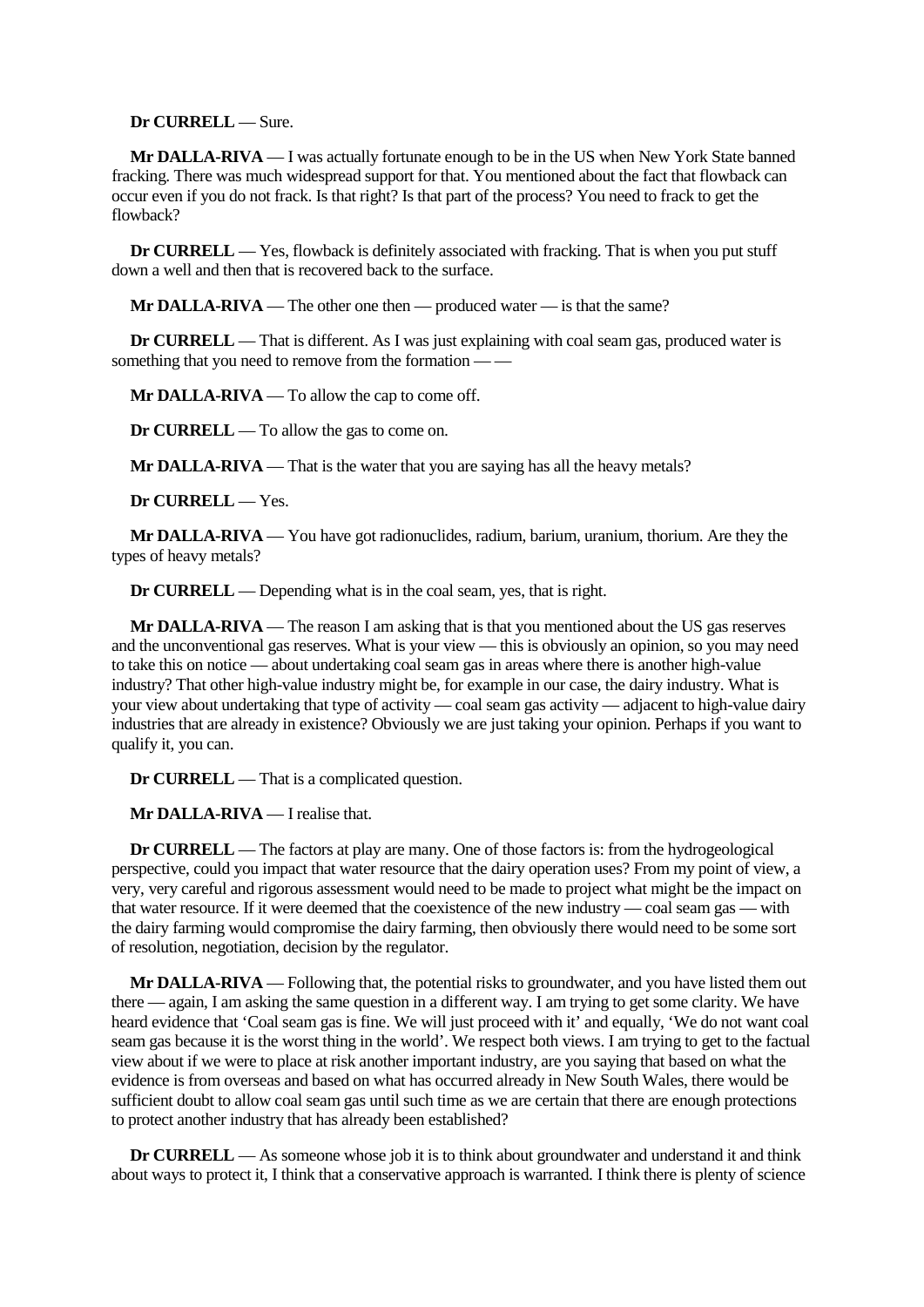that can still be done here in Victoria. I think the VFF's proposition of a five-year extension on the moratorium is reasonable. I think it would take time before we could really make a well-informed and good assessment of that issue you are talking about exactly, of whether an industry like dairy and coal seam gas can — —

**Mr DALLA-RIVA** — What about exploratory areas that are far removed from the dairy industry? Do they still possess the same risks?

**Dr CURRELL** — I guess from the technical point of view the things that can happen can happen in any area. Proximity is a big issue, though. If you are close to a high-value resource or a high-value industry, the risk is greater. Your level of care and the conservativeness of your approach needs to be commensurate with that proximity.

**Mr DALLA-RIVA** — One other what-if question: if we went down a certain path and there was contamination that occurred, be it through processes that were not followed or an accident or whatever —

**The CHAIR** — Or regulation.

**Mr DALLA-RIVA** — or regulation — and I am not a farmer; I like milk and everything else — what would be an example of some of these contaminants? What is an example that could occur to a cow producing milk? It may be out of your area of expertise, but from your understanding what are these contaminants, what is the adverse risk and how long does it stay in the system before it is out of the system?

**Dr CURRELL** — It is a really good question. As I mentioned before, people are often surprised by the slowness of groundwater systems — how slow the flow rates actually are.

**Mr DALLA-RIVA** — What is it?

**Dr CURRELL** — So if we are talking about a big regional aquifer system, it can take thousands of years for water to go from one end of the basin to the other end, sometimes tens of thousands of years. When you contaminate an aquifer, it is not a simple matter of just, 'Let's go and clean it up'. It takes time, and it takes effort. The aquifer can be slow to respond to the treatment, and you can have residual contamination effects. I always think that a conservative approach is warranted with groundwater, because it is very hard to monitor everything that is going on below the subsurface, even though we have good tools and good knowledge now. But there is also that fact that they are slow to respond, so if you contaminate them, they are also slow to respond to any treatment or remediation.

**Ms HARTLAND** — If I can follow on from there, I think you have outlined what the problems are in dealing with a damaged aquifer, but as I understand it, this is a relatively young industry  $-10$  or 15 years — so how long do you think it will be before we actually see the true damage in relation to abandoned wells or wells that have not been monitored or have not been remediated?

**Dr CURRELL** — That is another really good question. The US EPA has spent five years collecting evidence. A lot of it is self-reporting, so gas companies in some states have been better than others at providing information. Monitoring networks in some states can cover and actually detect impacts better than others, so I think we are still at an early stage of understanding the full impacts and an early stage of those impacts manifesting. I am glad you raised the issue of the legacy wells and the abandoned wells, because when we are talking about thousands of wells, it is difficult to ensure the integrity of all those wells for a long enough period to say that in the future there is not going to be some methane cross-contaminating an aquifer. This is something that requires pretty careful consideration.

**Ms HARTLAND** — We heard from the department this morning that in fact self-monitoring is the way issues are dealt with currently. With wells that have been finished or abandoned, what kind of regulatory regime would you suggest we need to make sure that damage is not occurring or that we can monitor the damage and make sure it does not happen in the next location?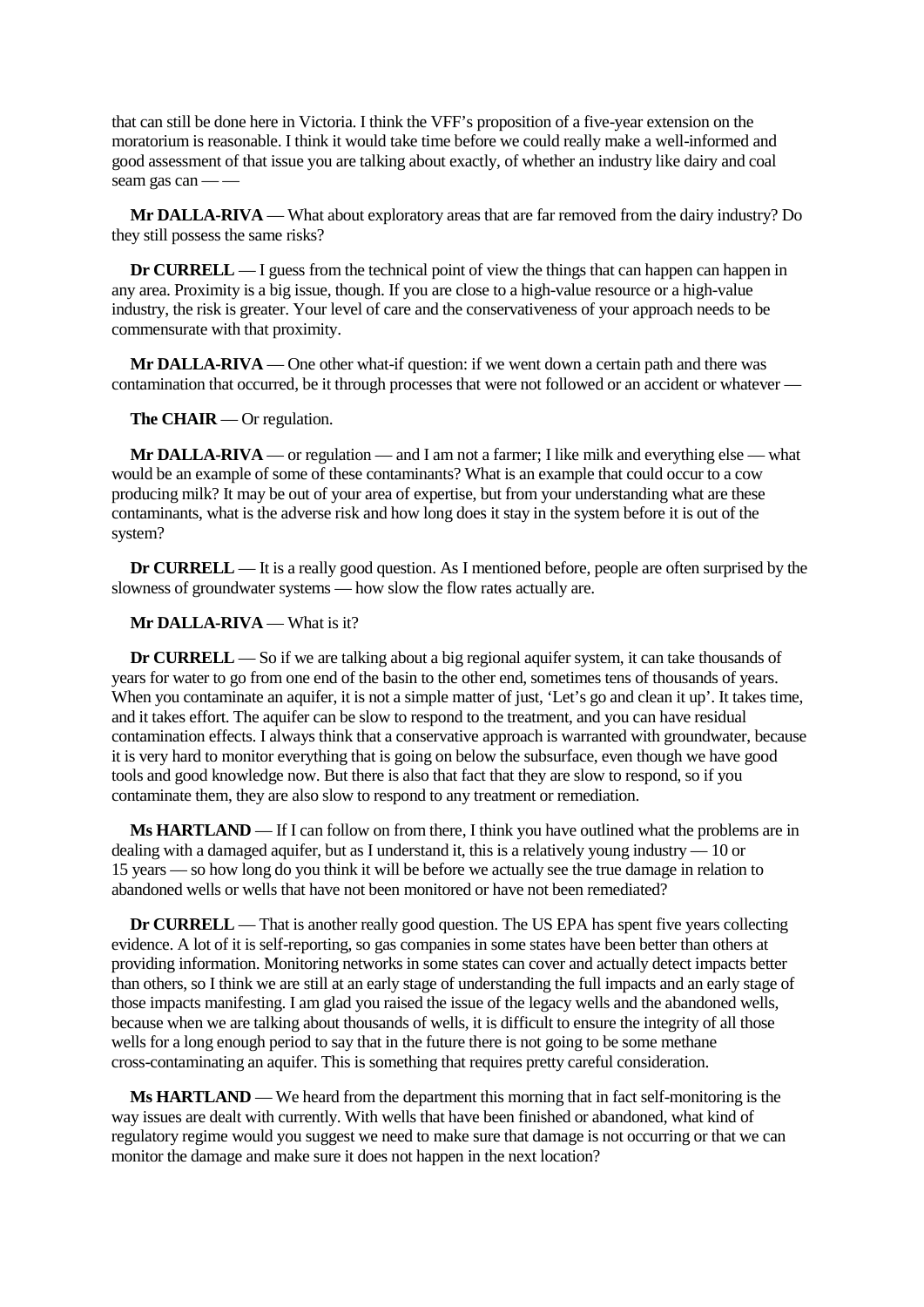**Dr CURRELL** — I am an academic, not a regulator, but I know that in Victoria we have a system for licensing the construction of bores through the rural water corporations, and so there are minimum construction standards and supervision of drilling. We have some good regulation of drilling in Victoria. In terms of the ongoing monitoring of the condition of those wells and whether they may be sources of potential issues in the future, I am not 100 per cent sure how that works and how extensive the checking and monitoring programs are.

**Ms HARTLAND** — We have been told that it is actually a self-monitoring system, so I suppose what I am looking for is what would be best. I am always extremely nervous about self-monitoring. I do not think companies should be allowed to self-monitor. What kind of regulations or monitoring do you think we should be considering to make sure that these systems are safe?

**Dr CURRELL** — I think the regulators should be well resourced, and I think they should be given the powers they need to make sure that wells are staying in good condition over the long term. I think maybe the policy probably is there, but whether the resources and manpower are all there, I am not sure.

**Ms HARTLAND** — I found your presentation enormously helpful, especially your diagram. That really explained it well. It is probably one of the best diagrams I have seen during these hearings, so thank you.

**Dr CURRELL** — Thanks. I did not draw it; I took it from a study that — —

**Ms HARTLAND** — It was extremely helpful.

**Ms BATH** — Would it be possible, Matthew, for us to have a copy of that presentation?

**Dr CURRELL** — Sure.

**Ms BATH** — I just thought that quite well encapsulated the issues. Just for clarity, when you are talking about the fugitive gas or the methane gas released as a result of initial exploration, that is not a new phenomenon. It is my understanding that it is not just a phenomenon of well digging or drilling; it has occurred over time. Is that something that is a fair statement — that it may well have, by natural occurrences, wafted up through the ground over thousands of years?

**Dr CURRELL** — Methane is held underground under pressure. That can either be the pressure from geological formations or it could be the pressure of water, so there is an important point to be made here: if water is being extracted from aquifers that contain gas deposits or overlying gas deposits, that potentially does create a new pathway for that methane to start moving through the system. Generally because conventional extraction of groundwater is obviously not as intrusive within the gas deposit itself, it is probably less of a cause of fugitive methane migration, but that is not to say that you do not have some natural fugitive methane migration.

**Ms BATH** — But it is probably just a historical thing as well. I have heard people say that it existed in a light context or a small context before. I guess my question would still be around the treatment of water. If, if and if we went on, the tight and shale gas, removal of that water, could you give us a short — and I know you have had a conversation around this before — idea of what could be done to treat that?

**Dr CURRELL** — The normal go-to method for the treatment of unconventional gas wastewater: for shale gas, it is water that is prepared at the wellhead, fracked in the aquifer and comes back to the wellhead. That water needs treatment. The typical method is to use a reverse osmosis treatment plant equipped with membranes to try to filter out all of the contaminants that might be in the water. Then often there is an attempt to find a buyer — somebody who wants to use the water — or some kind of disposal option that is acceptable to the EPA. Through that whole process of producing that water, then needing to treat it and then needing to find a place for it to end up, there are technical and also, I guess, policy challenges in closing that cycle and making sure that you do not have excess wastewater that has nowhere to go.